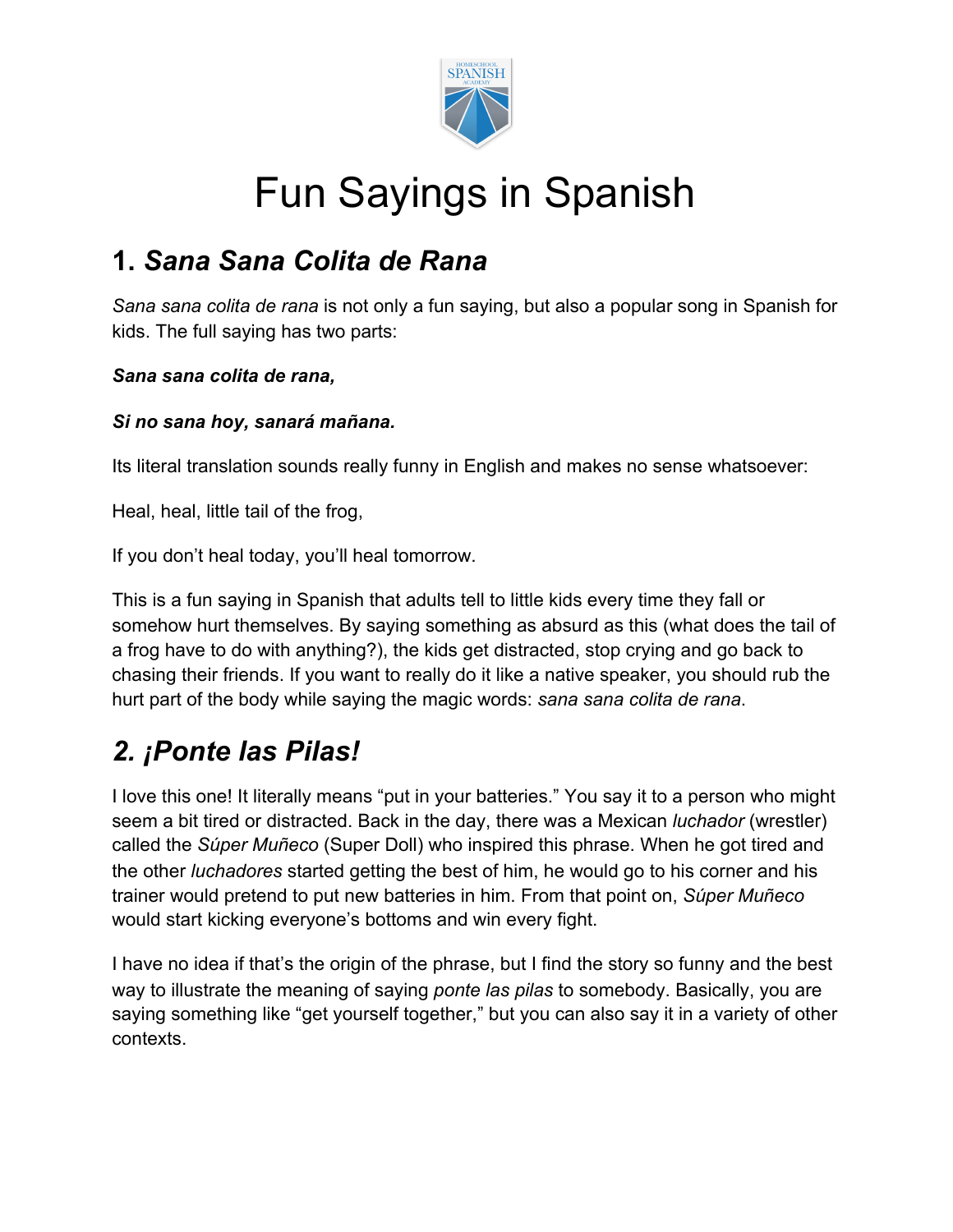

# *3. La Última Coca Cola del Desierto*

Imagine a scenario where you are walking across the desert with a group of friends and in the cooler there is one last Coca Cola. Now think, how would that bottle of Coca Cola feel about itself (if it could do such a thing)? It would feel pretty special and entitled. That's the meaning of this saying. It's most often used to tell somebody else that he or she thinks too much of himself or herself.

#### *Te crees la última Coca-Cola del desierto.*

You think you are the last Coca-Cola in the desert.

# *4. En Boca Cerrada No Entran Moscas*

This one is funny too. "In a shut mouth no flies can get in." You get the picture, right? It's simple, and it's clear, that's why it works so well. Keep your mouth shut, and you won't get into trouble. It's better not to say anything, and to avoid any potential problem. It's used a lot when people are gossiping.

## *5. Ni Tanto que Queme al Santo, Ni Tanto que No lo Alumbre*

My *abuela* (grandmother) used to say this one all the time and I just love its sound and rhythm:

#### *Ni tanto que queme al santo,*

#### *ni tanto que no lo alumbre.*

Not so much that the saint gets burned,

But neither so little that it won't get any light.

The saint is a religious icon, a figure of Saint Joseph for example. With this phrase you are telling someone to put a candle close to the saint not so much that burns it, but not too far that it won't even light it. It's about the middle ground and finding the right balance in life, work, or anything actually.